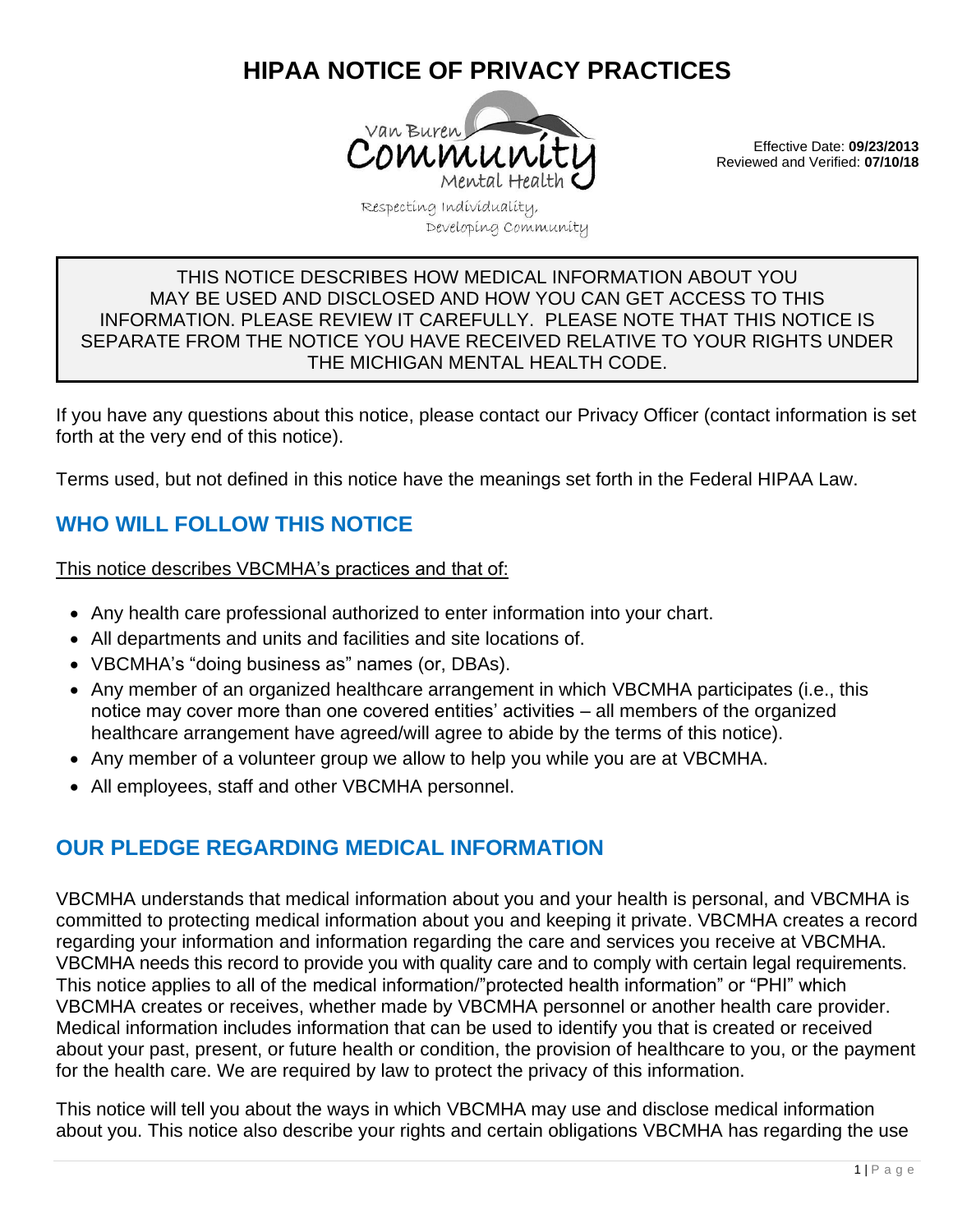and disclosure of medical information.

VBCMHA is required by law to:

- Make sure that medical information that identifies you is kept private (with certain exceptions);
- Give you this notice of our legal duties and privacy practices with respect to medical information about you;
- Follow the terms of the notice that is currently in effect; and
- If medical information is used or disclosed in violation of the law, notify you if the use/disclosure is a "Breach of Unsecured Protected Health Information" (as such terms are defined by the Federal HIPAA Law).

# **HOW WE MAY USE AND DISCLOSE MEDICAL INFORMATION ABOUT YOU**

The following categories describe different ways that VBCMHA uses and discloses medical information. For each category of uses or disclosures VBCMHA will explain what we mean and try to give some examples. Not every specific use or disclosure or type of use/disclosure in a category will be listed. However, all of the ways VBCMHA is permitted to use and disclose information will fall within one of the categories.

*Any other uses and disclosures not described in this notice will not be made without your authorization.*

Also note that while the HIPAA law may allow VBCMHA to use and disclose your medical information without obtaining a special written authorization or consent from you (e.g., for treatment, payment and operations), VBCMHA may be required by the Michigan Mental Health Code to obtain a general consent from you in connection with certain uses and disclosures that fall within some of the categories described in this Notice.

## *Substance Abuse Records*

The confidentiality of alcohol and drug abuse patient records maintained by this program is protected by Federal law and regulations. Generally, the program may not say to a person outside the program that a patient attends the program, or disclose any information identifying a patient as an alcohol or drug abuser unless:

- 1. The patient consents in writing.
- 2. The disclosure is allowed by a court order.
- 3. The disclosure is made to medical personnel in a medical emergency or to qualified personnel for research, audit, or program evaluation.

Violation of the Federal law and regulations by a program is a crime. Suspected violations may be reported to appropriate authorities in accordance with Federal regulations. Federal law and regulations do not protect any information about a crime committed by a patient either at the program or against any person who works for the program or about any threat to commit such a crime.

Federal laws and regulations do not protect any information about suspected child abuse or neglect from being reported under State law to appropriate State or local authorities. (See 42 U.S.C. 290dd-3 and 42 U.S.C. 290ee-3 for Federal laws and 42 CFR part 2 for Federal regulations.)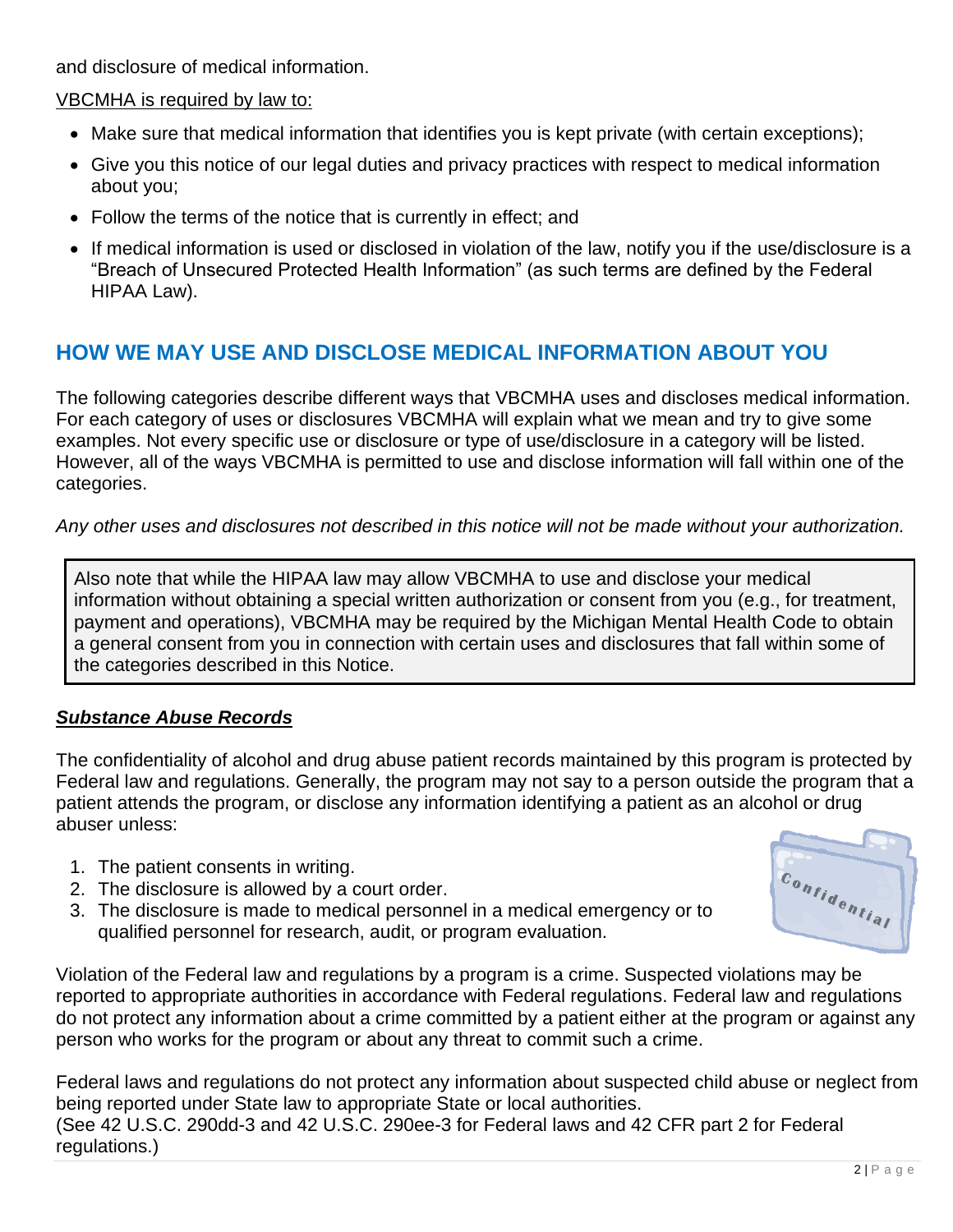## *Highly Sensitive Information: Authorization May Be Required*

Our records may contain information regarding your mental health, substance abuse, pregnancy, sexually transmitted diseases, HIV/AIDS/ARC or other types of highly sensitive/protected information. Records of these types may be protected by additional restrictions under state and federal law, which we will comply with. Disclosing these types of information may, but not necessarily, require authorization/consent from you. For example, with regard to mental health records, VBCMHA complies with the Michigan Mental Health Code and will obtain your general consent with regard to many of the categories discussed in this Notice even though HIPAA may not require that VBCMHA obtain such consent.

## *Disclosures That Generally Require Authorization: Psychotherapy Notes and Marketing*

Your authorization is required for most uses and disclosures of your medical information involving psychotherapy notes. Please note, however, psychotherapy notes are narrowly defined under HIPAA and do not include all mental health care records. In most cases, VBCMHA does not have psychotherapy notes as defined by HIPAA.

Your authorization is also required for most uses and disclosures of your medical information for "Marketing" purposes, including subsidized treatment communications, or for disclosures that constitute the "Sale" of medical information. Please be aware, however, that HIPAA's definitions of "Marketing" and "Sales", and the restrictions related thereto, are technical, include exceptions, and do not apply to all situations that you may personally consider to be marketing or sales. VBCMHA will only use and/or disclose medical information for marketing or sales purposes in accordance with HIPAA and state law (including the Michigan Mental Health Code), which in some, but not all, situations requires your authorization or consent to do so. If your authorization is not required, and HIPAA/state law allows for a use that you may personally consider to be a use or disclosure for marketing/sales purposes, we may utilize your information for such purposes without your consent (examples include, but are not limited to, face-to-face communications to you about a product, to provide refill reminders, research purposes, and the sale, transfer, merger or consolidation of all or part of VBCMHA).

#### *Disclosure At Your Request*

VBCMHA may disclose information when requested by you. This disclosure at your request may require a written authorization by you.

#### *Treatment / Payment / Healthcare Operations - Generally*



VBCMHA may use or disclose health information for purposes of providing treatment, obtaining payment for treatment and conducting health care operations. HIPAA allows VBCMHA to conduct these activities without obtaining a written HIPAA authorization from you. However, for some of the activities, VBCMHA may be required by the Michigan Mental Health Code to obtain consent from you.

## *For Treatment*

VBCMHA may use medical information about you to provide you with medical treatment, healthcare, or other related services (including for care coordination purposes). VBCMHA may disclose medical information about you to doctors, nurses, social workers, or other providers or VBCMHA personnel who are involved in taking care of you. For example, we may disclose information about you for treatment coordination purposes to a pharmacy to fill a prescription or to a subcontracted provider who is providing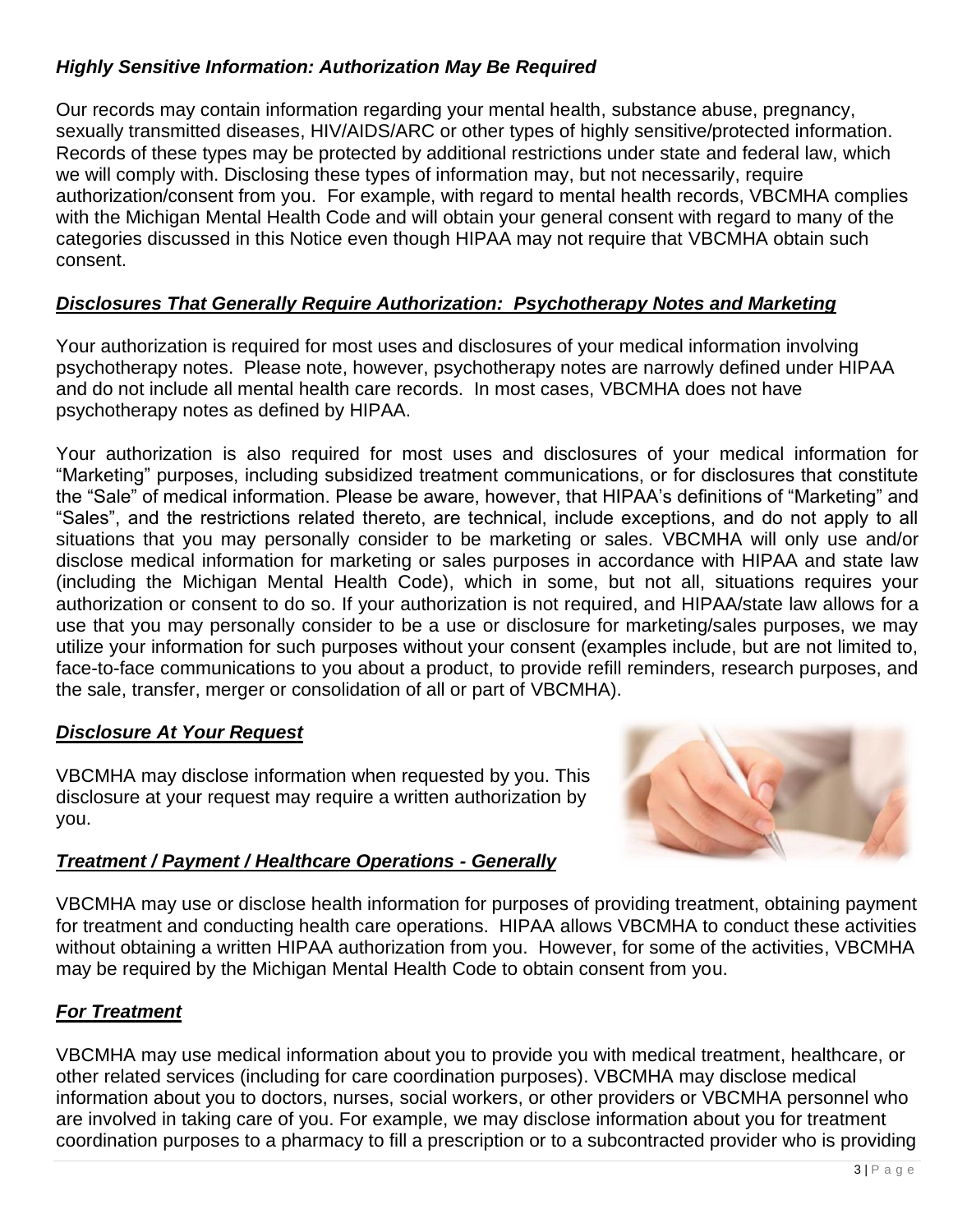services to you. In some cases, we may also disclose your protected health information to an outside treatment provider for purposes of treatment activities of the other provider. Different departments of VBCMHA also may share medical information about you in order to coordinate the different things you need.

## *For Payment*

VBCMHA may use and disclose medical information about you so that the treatment and services you receive at or from VBCMHA may be billed and payment may be collected. VBCMHA may also disclose your medical information to another health care provider or payor of health care for the payment activities of that entity. For example, VBCMHA may need to give your health plan information about the care you received at VBCMHA so that your



health plan will pay VBCMHA for the care provided. VBCMHA may also tell your health plan about a treatment you are going to receive to obtain prior approval, referrals, or to determine whether your plan will cover the treatment. VBCMHA may also provide basic information about you and your health plan, insurance company or other source of payment to practitioners outside VBCMHA who are involved in your care, to assist them in obtaining payment for services they provide to you. VBCMHA may also need to use and disclose your medical information in various appeals processes to defend the necessity of services offered in the past, and to pursue collections actions for services which we have rendered to you.

If you do not want to disclose medical information about you to your health plan, you have the right to pay for all services and care out of pocket, and to inform us that you wish to restrict the information disclosed to your health plan. Under federal law, we must comply with certain restrictions on disclosures of your protected health information if you have paid out of pocket in full. For more information, see your rights listed below.

## *For Health Care Operations*

VBCMHA may use and disclose medical information about you for health care operations. These uses and disclosures are necessary to run VBCMHA and make sure that all of our patients receive competent, quality health care, and to maintain and improve the quality of health care that VBCMHA provides. We may also provide your medical information to our accountants, attorneys, and consultants who perform services on our behalf. VBCMHA may additionally provide your medical information to various governmental or accreditation entities to maintain VBCMHA license(s) and accreditation. For example, VBCMHA may use medical information to review our treatment and services and to evaluate the performance of our staff in caring for you.

## *Limited Data Sets*

VBCMHA may use or disclose certain parts of your medical information, called a "limited data set," for purposes of research, public health reasons or for our health care operations. VBCMHA would disclose a limited data set, only to third parties that have provided us with satisfactory assurances that they will use or disclose your medical information only for limited purposes.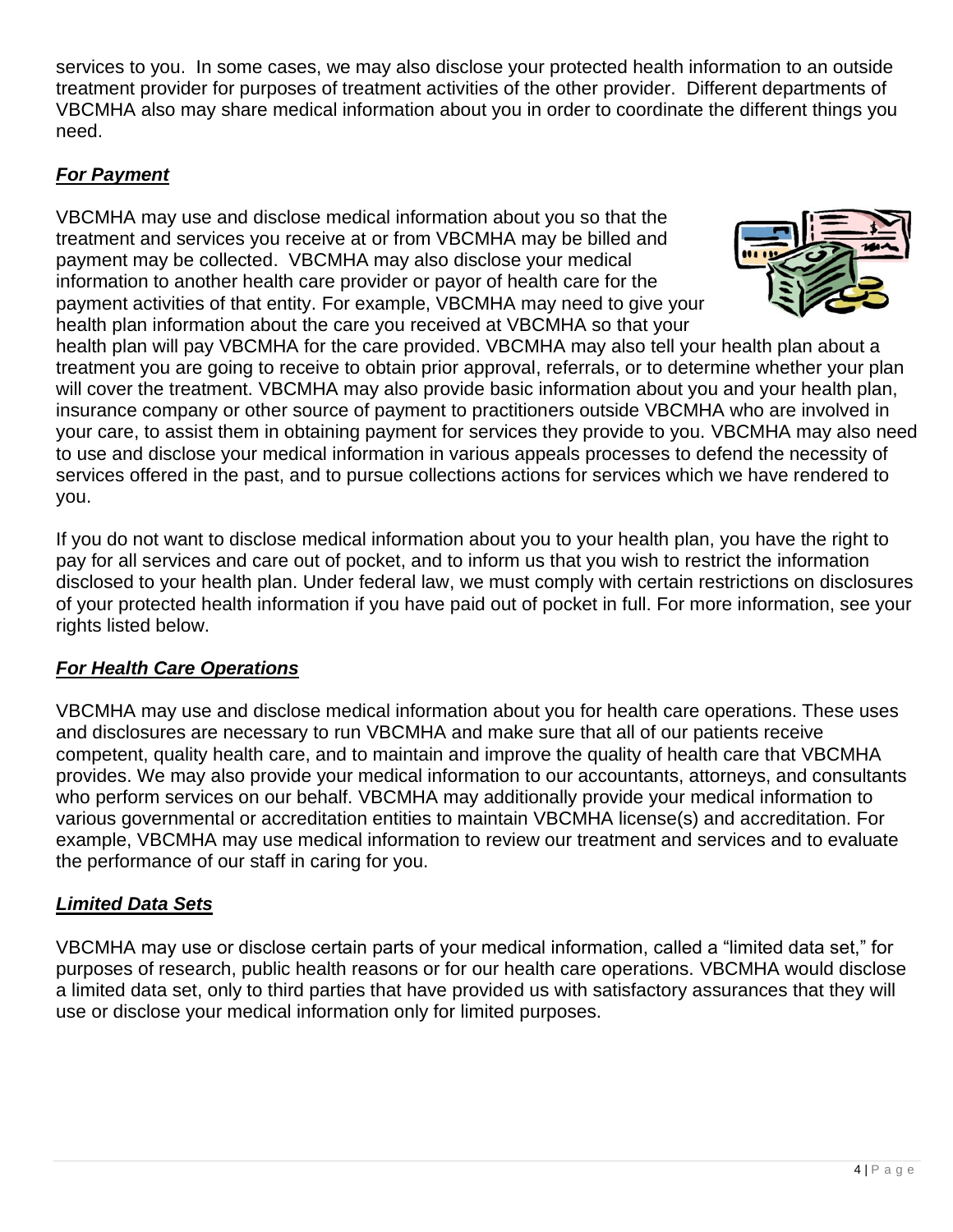## *Disclosures to the Secretary of Health And Human Services*

VBCMHA might be required by law to disclose your medical information to the Secretary of the Department of Health and Human Services, or his/her designee, in the case of a compliance review to determine whether VBCMHA is complying with privacy laws.

## *De-Identified Information*

VBCMHA may use your medical information, or disclose it to a third party whom VBCMHA has hired, to create information that does not identify you in any way. Once VBCMHA has de-identified your information, it can be used or disclosed in any way according to law.

## *Disclosures by Members of VBCMHA'S Workforce*

Members of VBCMHA's workforce, including employees, volunteers, trainees or independent contractors, may disclose your medical information to a health oversight agency, public health authority, health care accreditation organization or attorney hired by the workforce member, to report the workforce member's belief that VBCMHA has engaged in unlawful conduct or that our care or services could endanger a patient, workers or the public. In addition, if a workforce member is a crime victim, the member may disclose your medical information to a law enforcement official to the extent permitted by Federal and State law.

## *Sharing Within Organized Health Care Arrangement*

Covered entities participating in any organized health care arrangement in which we could participate may/will share medical information with each other, as necessary to carry out treatment, payment, or health care operations relating to the organized health care arrangement.

## *Health-Related Products And Services*

So long as done in compliance with the HIPAA marketing/sale of PHI rules, VBCMHA is permitted to use and disclose medical information to tell you about our health-related products or services that may be of interest to you. If you do not wish VBCMHA to contact you regarding health related-products and services, you must notify VBCMHA in writing and state that you wish to be excluded from this activity.

## *Fundraising Activities*

VBCMHA may use medical information about you, or disclose such information to a foundation related to VBCMHA or a fundraising-related service provider, to contact you in an effort to raise money for VBCMHA and its operations. VBCMHA only would release contact information, such as your name, address and phone number and the dates you received treatment or services at VBCMHA. If you do not want VBCMHA to contact you for fundraising efforts, you have the right to opt out by notifying our Privacy Officer (contact information is set forth at the very end of this notice) in writing. Moreover, under the Michigan Mental Health code VBCMHA will obtain a general consent from you prior to any disclosures for fundraising.

## *To Individuals Involved In Your Care or Payment For Your Care (And Your Opportunity To Object)*

Although HIPAA does not require that we obtain a written HIPAA authorization for certain disclosures to family members or friends, the Michigan Mental Health Code requires that we obtain your consent prior to disclosing your health information to a family member or friend who is not your personal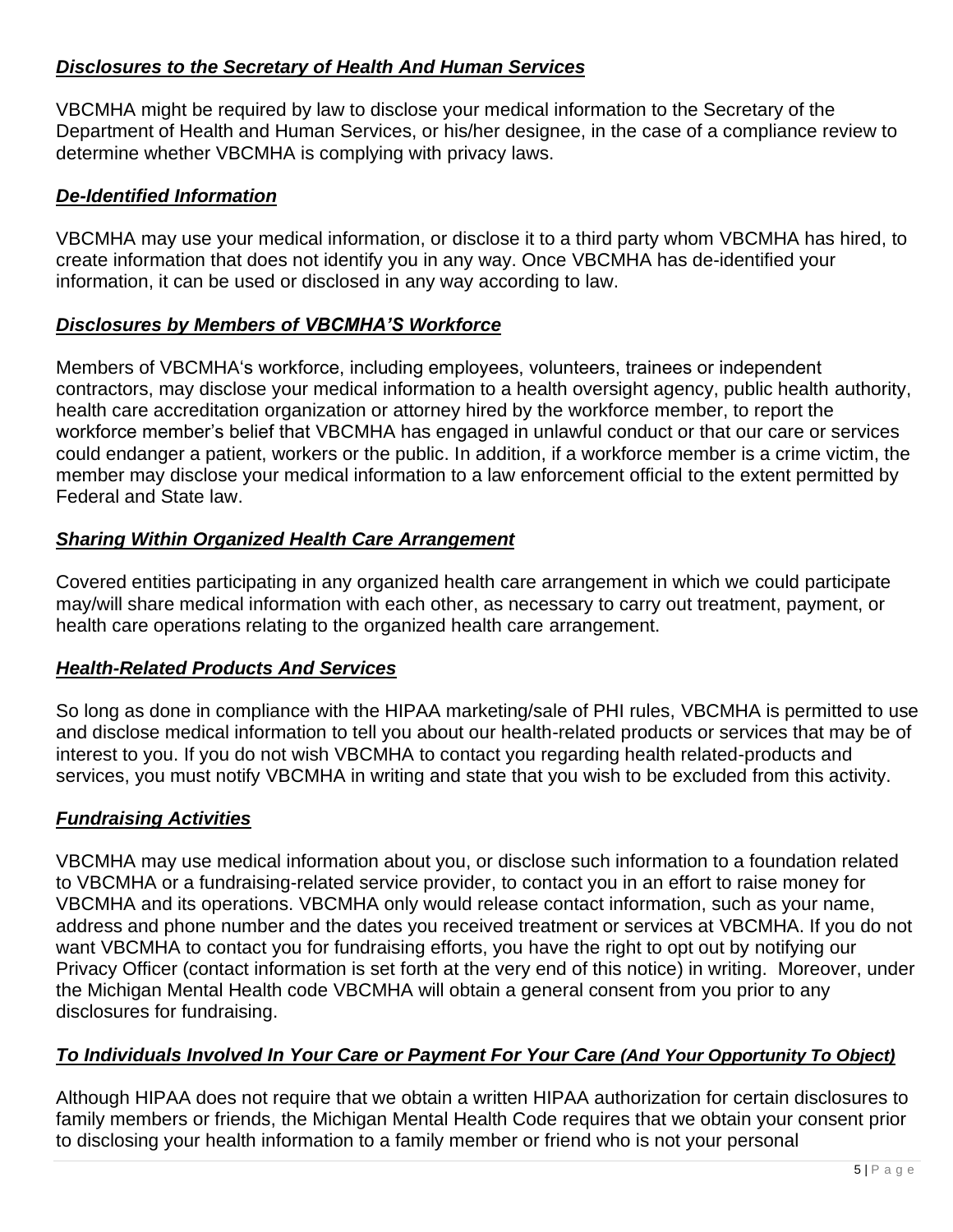representative. VBCMHA will continue to follow its current policy to obtain written consent under the Michigan Mental Health Code when disclosing patient information to a family member or friend who is not your personal representative.

## *For Research*

Under certain circumstances, VBCMHA may use and disclose medical information about you for research purposes. For example, a research project may involve comparing the health and recovery of all patients who received one medication to those who received another, for the same condition. All research projects, however, are subject to a special approval process. Before VBCMHA uses or discloses medical information for research, the project will have been approved through this research approval process, but VBCMHA may, however, disclose medical information about you to people preparing to conduct a research project, for example, to help them look for patients with specific medical needs, as long as the medical information they review does not leave VBCMHA. The Michigan Mental Health Code also has specific requirements related to outside research that VBCMHA will follow.

## *As Required By Law*

VBCMHA will disclose medical information about you when required to do so by federal, state or local law.

## *To Avert A Serious Threat To Health Or Safety*

VBCMHA may use and disclose medical information about you when necessary to prevent a serious threat to your health and safety or the health and safety of the public or another person. Any disclosure, however, would only be to someone able to help prevent or reduce the threat, or to law enforcement in particular circumstances and only if allowed by Michigan law.

## *Third Parties/Business Associates*

VBCMHA may disclose your medical information to third parties (sometimes called business associates) with whom VBCMHA has contact to perform services on VBCMHA's behalf. If VBCMHA discloses your information to these entities, VBCMHA will have a written agreement with them to safeguard your information.

# **SPECIAL SITUATIONS**

## *Organ and Tissue Donation*

When applicable, VBCMHA may release medical information to organizations that handle organ procurement or organ, eye or tissue transplantation or to an organ donation bank, as necessary to facilitate organ or tissue donation and transplantation.

#### *Military and Veterans*

If you are a member of the armed forces, VBCMHA may release medical information about you as required by military command authorities. VBCMHA may also releas[e medical](https://gallery.yopriceville.com/Free-Clipart-Pictures/4th-July-PNG/Transparent_USA_Flag_PNG_Clipart_Picture)  information about foreign military personnel to the appropriate foreign military authority.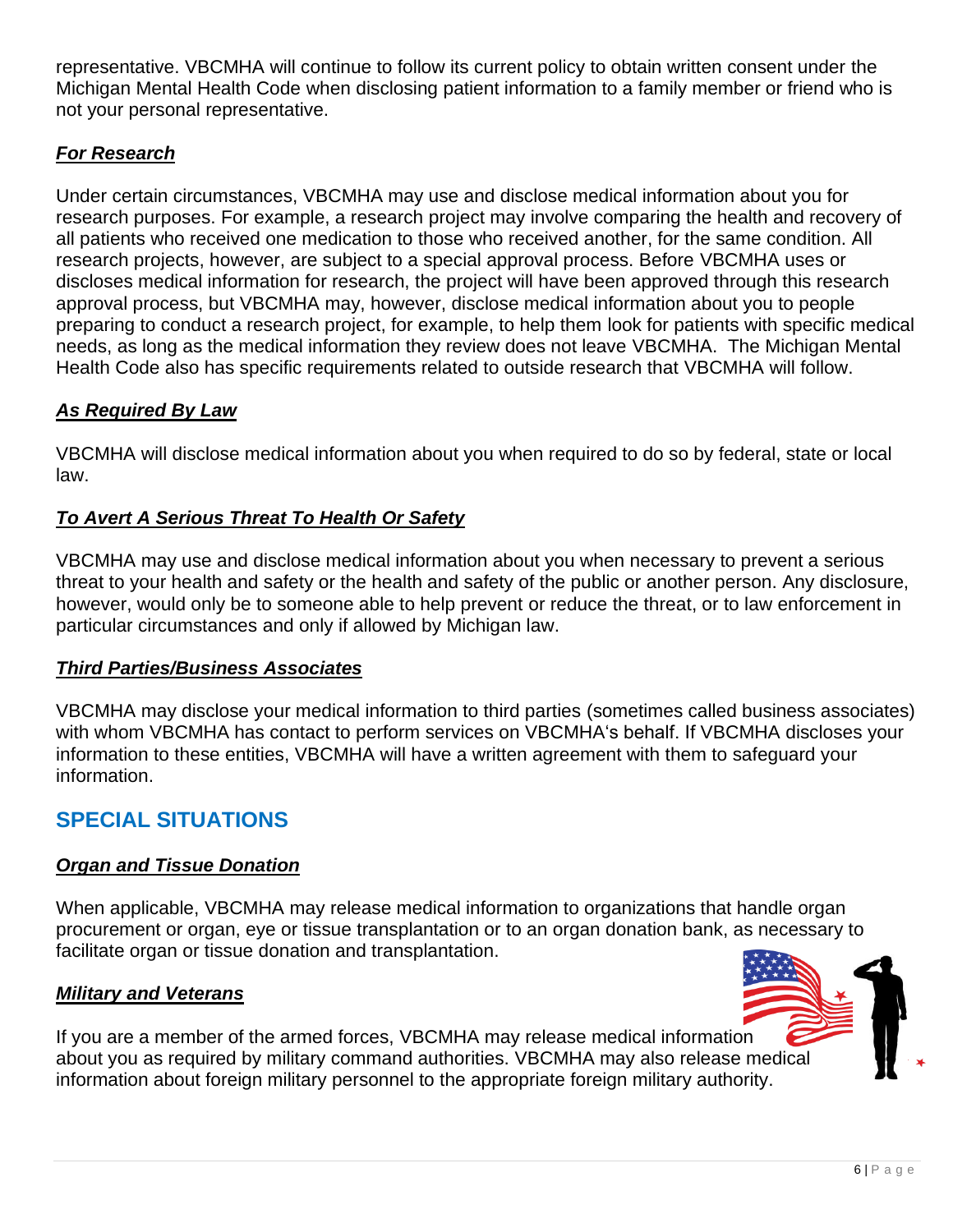## *Workers' Compensation*

VBCMHA may release medical information about you for workers' compensation or similar programs. These programs provide benefits for work-related injuries or illness.

## *Public Health Activities*

VBCMHA may disclose medical information about you for public health activities. These activities generally include the following: to prevent or control disease, injury or disability; to report births and deaths; to report regarding the abuse or neglect of children, elders, and dependent adults; to report reactions to medications or problems with products; to notify people of recalls of products they may be using; to notify a personal who may have been exposed to a disease or may be at risk for contracting or spreading a disease or condition; to notify the appropriate government authority if we believe a patient has been the victim of abuse, neglect or domestic violence.

## *Health Oversight Activities*

VBCMHA may disclose medical information to a health oversight agency for activities authorized by law. These oversight activities include, for example, audits, investigations, inspections and licensure. These activities are necessary for the government to monitor the health care system, government programs and compliance with civil rights laws.

#### *Lawsuits and Disputes*

If you are involved in a lawsuit or a dispute, VBCMHA may disclose medical information about you in response to a court or administrative order. VBCMHA may also disclose medical information about you in response to a subpoena, discovery request, or other lawful process by someone else involved in the dispute. In some situations, however, a HIPAA authorization or similar safeguarding process may be required prior to release.

## *Law Enforcement*

VBCMHA may release certain medical information if asked to do so by a law enforcement official: as required by law; in response to a court order, subpoena, warrant, summons or similar process; to identify or locate a suspect, fugitive, material witness,



or missing person; about the victim of a crime if, under certain limited circumstances, VBCMHA is unable to obtain the person's agreement; about a death VBCMHA believes may be the result of criminal conduct; about criminal conduct at VBCMHA; and in emergency circumstances to report a crime; the location of the crime or victims; or the identity, description or location of the person who committed the crime. There may be certain circumstances noted above, wherein VBCMHA may be required to obtain a general consent from you under Michigan law. In such cases, VBCMHA will comply with the more restrictive Michigan law.

## *Coroners, Medical Examiners and Funeral Directors*

VBCMHA may release medical information to a coroner or medical examiner. This may be necessary, for example, to identify a deceased person or determine the cause of death. VBCMHA may also release medical information about patients of VBCMHA to funeral directors as necessary to carry out their duties.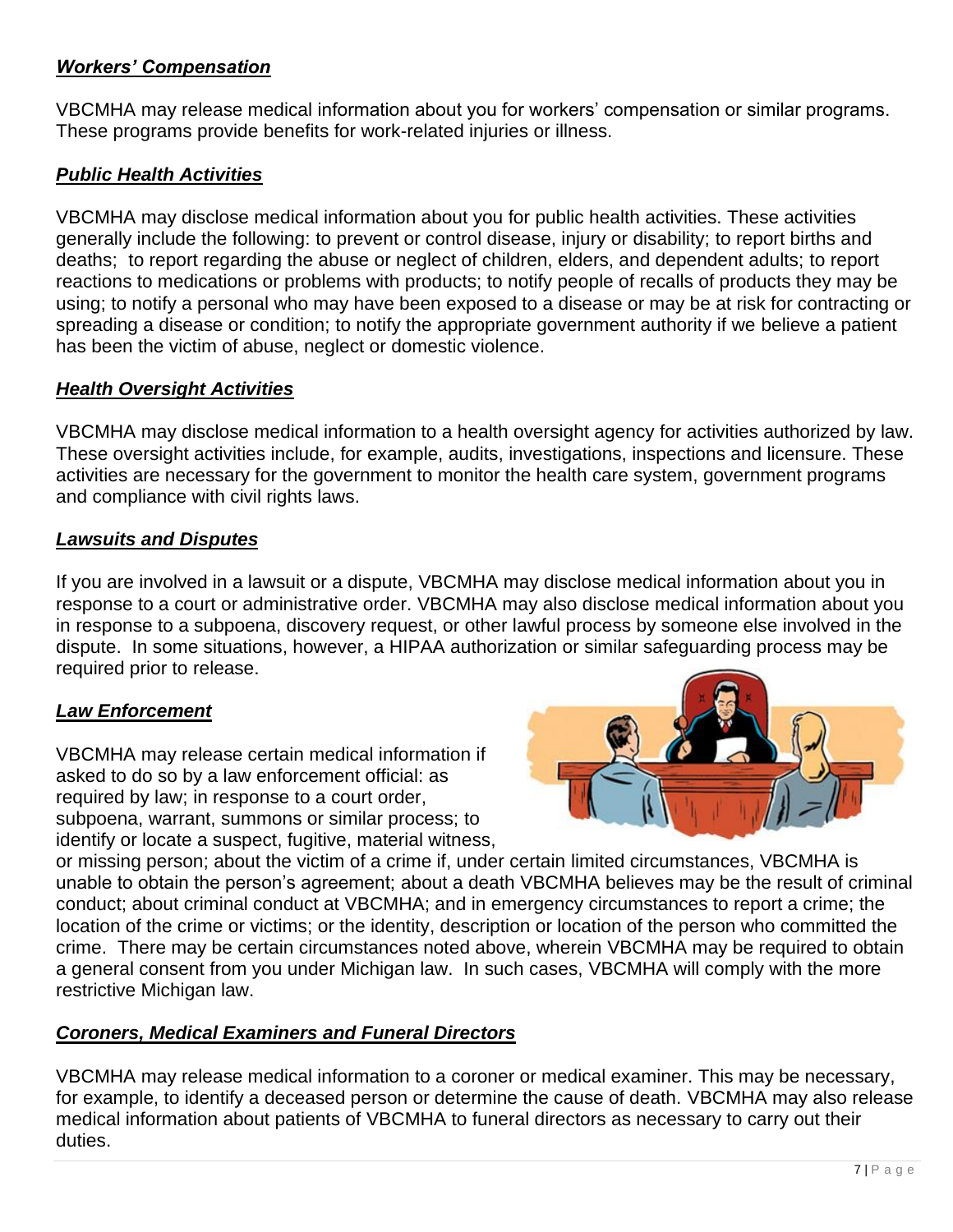## *National Security and Intelligence Activities*

VBCMHA may release medical information about you to authorized federal officials for intelligence, counterintelligence, and other national security activities authorized by law.

## *Protective Services for the President and Others*

If applicable, VBCMHA may disclose medical information about you to authorized federal officials so they may provide protection to the President, other authorized persons or foreign heads of state or conduct special investigations.

#### *Inmates*

If you are an inmate of a correctional institution or under the custody of a law enforcement official, VBCMHA may disclose medical information about you to the correctional institution or law enforcement official.

#### This disclosure would be necessary:

- 1. for the institution to provide you with health care.
- 2. to protect your health and safety or the health and safety of others.
- 3. for the safety and security of the correctional institution. VBCMHA, however, will also abide by any Michigan law requirements to the extent that they are stricter in protecting your information.

#### *Special Categories of Information*

In some circumstances, your health information may be subject to restrictions that may limit or preclude some uses or disclosures described in this notice. For example, there are special restrictions on the use of disclosure of certain categories of information such as treatment for mental health conditions or alcohol and drug abuse. As discussed above, for example, to the extent that the Michigan Mental Health Code provides more protections to you with regard to your medical information than HIPAA, VBCMHA will comply with the Michigan Mental Health code.

## **YOUR RIGHTS REGARDING MEDICAL INFORMATION ABOUT YOU**

In addition to other rights you may have under the Michigan Mental Health Code, you have the following rights under HIPAA regarding medical information that VBCMHA maintains about you.

## *Right to Inspect and Copy*



You have the right to inspect and copy medical information that may be used to make decisions about your care. Usually, this includes medical and billing records, but may not include some mental health information.

To inspect and copy medical information that may be used to make decisions about you, you must submit your request in writing to our Privacy Officer (contact information is set forth at the very end of this notice). If VBCMHA uses or maintains your medical information in an electronic health record, you have the right to obtain an electronic copy of such information. Furthermore, you have the right to direct VBCMHA to transmit such electronic copy directly to another entity or person that you designate. If you request a copy of the information, VBCMHA may charge a fee for the costs of copying,

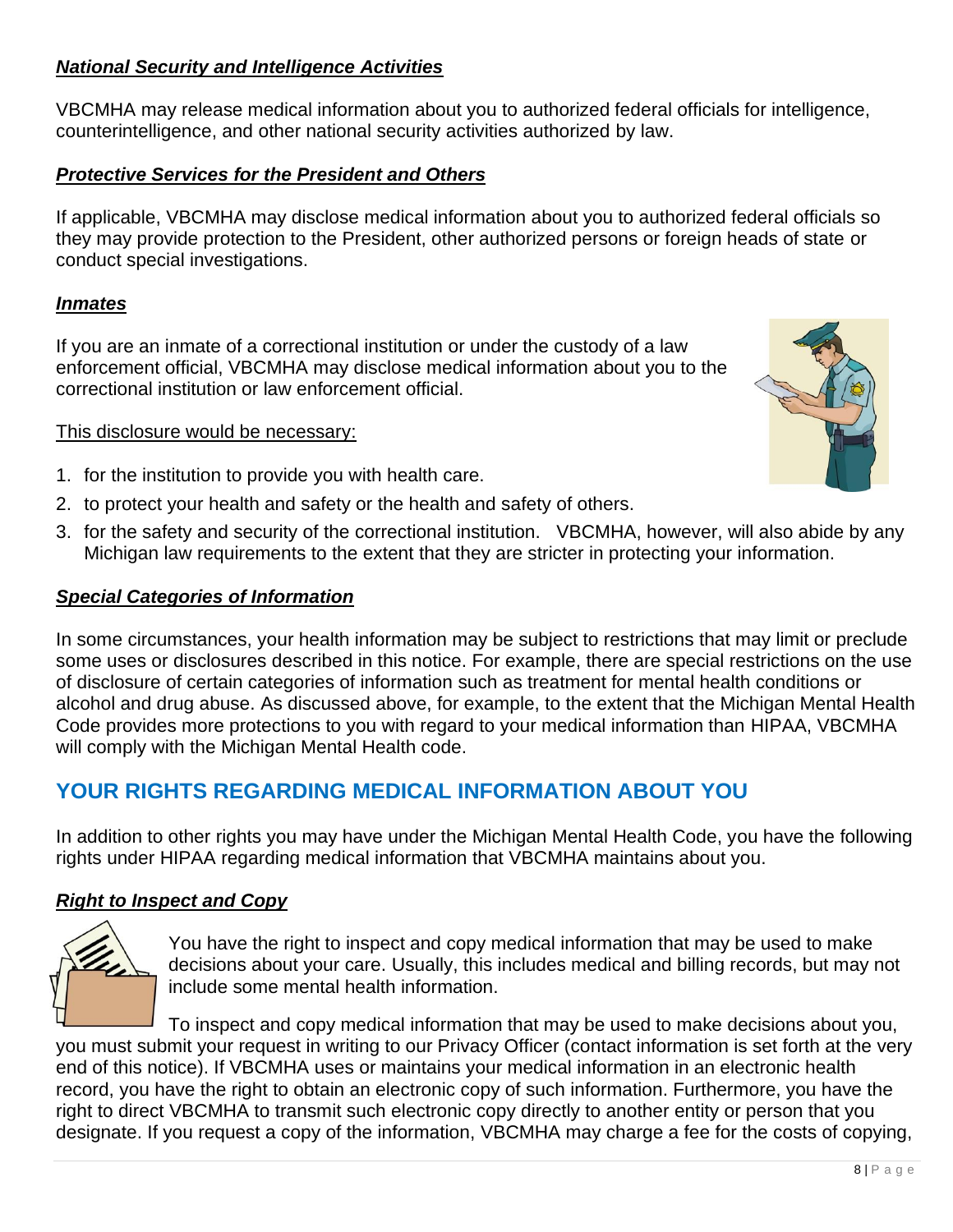mailing or other supplies associated with your request.

VBCMHA may deny your request to inspect and copy in certain very limited circumstances. If you are denied access to medical information, you may request that the denial be reviewed. Another licensed health care professional chosen by VBCMHA will review your request and the denial. The person conducting the review will not be the person who denied your request. VBCMHA will comply with the outcome of the review.

We may charge a reasonable cost based fee for labor in copying medical information and postage when you request information be transmitted by mail or courier.

## *Right To Electronic Access*



You have the right to access electronic copies of your medical information when requested (to the extent that we maintain the information in an electronic form). When information is not readily producible in the electronic form and format you have requested, we will provide you the information in an alternative readable electronic format as we may mutually agree upon.

Though we are not required to do so, we are advising you in this notice that, if you request that information available in an electronic format be provided via email, that email is an unsecure medium for transmitting information and that there is some risk if medical information is emailed. Information transmitted via email is more likely to be intercepted by unauthorized third parties than more secure transmission channels. If we agree to email you information, you are accepting the risks we have notified you of, and you agree that we are not responsible for unauthorized access of such medical information while in transmission to you based on your request, or when the information is delivered to you.

## *Right to Amend*

If you feel that medical information VBCMHA has about you is incorrect or incomplete, you may ask VBCMHA to amend the information. You have the right to request an amendment for as long as the information is kept by or for VBCMHA.

To request an amendment, your request must be made in writing and submitted to our Privacy Officer (contact information is set forth at the very end of this notice). In addition, you must provide a reason that supports your request.

VBCMHA may deny your request for an amendment if it is not in writing or does not include a reason to support the request. In addition, VBCMHA may deny your request if you ask VBCMHA to amend information that:

- 1. Was not created by VBCMHA, unless the person or entity that created the information is no longer available to make the amendment.
- 2. Is not part of the medical information kept by or for VBCMHA?
- 3. Is not part of the information which you would be permitted to inspect and copy.
- 4. Is accurate and complete.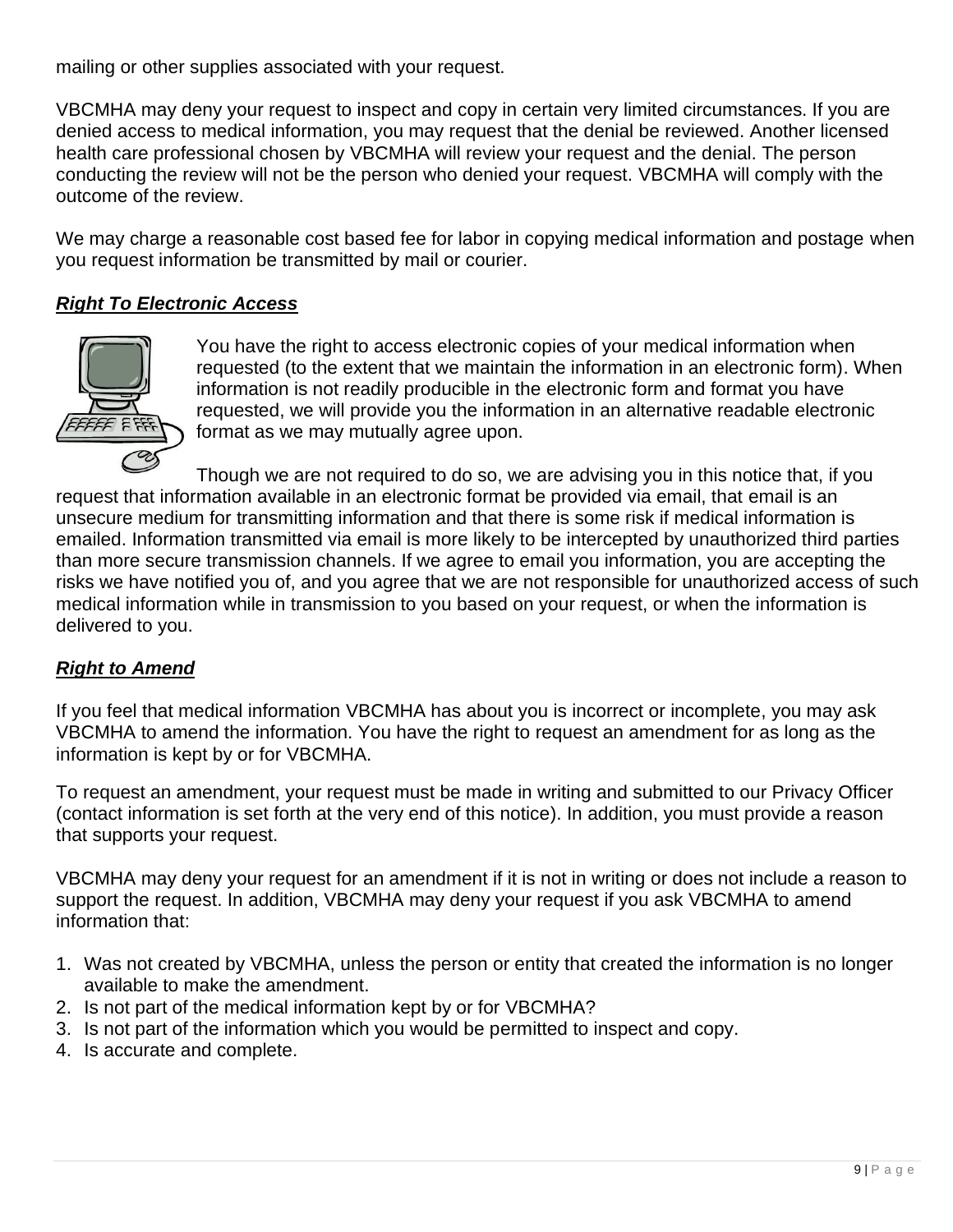Even if VBCMHA denies your request for amendment, you have the right to submit a written statement of disagreement with respect to any item or statement in your record you believe is incomplete or incorrect. If you clearly indicate in writing that you want the statement of disagreement to be made part of your medical record, VBCMHA will attach it to your records and include it whenever VBCMHA makes a disclosure of the item or statement you believe to be incomplete or incorrect.

#### *Right to an Accounting of Disclosures*

You have the right to request an "accounting of disclosures." This is a list of the disclosures VBCMHA made of medical information about you other than our own uses for treatment, payment and health care operations (as those functions are described above)VBCMHA, and with other exceptions pursuant to the law. If, however, VBCMHA is using an electronic health record, VBCMHA will also account for treatment, payment and health care operations made using the electronic health record.

To request this list or accounting of disclosures, you must submit your request in writing to our Privacy Officer (contact information is set forth at the very end of this notice). Your request must state a time period which may not be longer than six (6) years and may not include dates before April 14, 2003. Your request should indicate in what form you want the list (for example, on paper or electronically). The first list you request within a 12-month period will be free. For additional lists, VBCMHA may charge you for the costs of providing the list. VBCMHA will notify you of the cost involved and you may choose to withdraw or modify your request at that time before any costs are incurred.

In addition, VBCMHA will notify you as required by law if your health information is unlawfully accessed or disclosed.

#### *Right to Request Restrictions*

You have the right to request a restriction or limitation on the medical information VBCMHA uses or discloses about you for treatment, payment or heath care operations. You also have the right to request a limit on the medical information VBCMHA discloses about you to someone who is involved in your care or the payment for your care, like a family member or friend. For example, you could ask that VBCMHA not use or disclose information about a service you had.

*VBCMHA is generally not required to agree to your restriction request.*

#### In one narrow instance, however, we are required to agree to the request, if all of the following apply:

- 1. You have requested that we restrict disclosure for payment or healthcare operations purposes.
- 2. Disclosure would be made to a health plan/insurer (e.g., we are not precluded from making other allowable disclosures, only disclosures to the health plan/insurer).
- 3. The disclosure is not otherwise required by law.
- 4. The PHI restricted pertains solely to a healthcare item or service for which you, or someone on your behalf, have paid us in full (excluding payments made by the health plan on your behalf) *(e.g., you may not restrict the entirety of your medical record from being disclosed to a health plan/insurer – you may only restrict the portions of your record for those items or services which have been paid in full).* You are hereby advised that, even if you utilize this required restriction request and meet the criteria set forth above, the required restriction is *narrow*. In particular, even if you have requested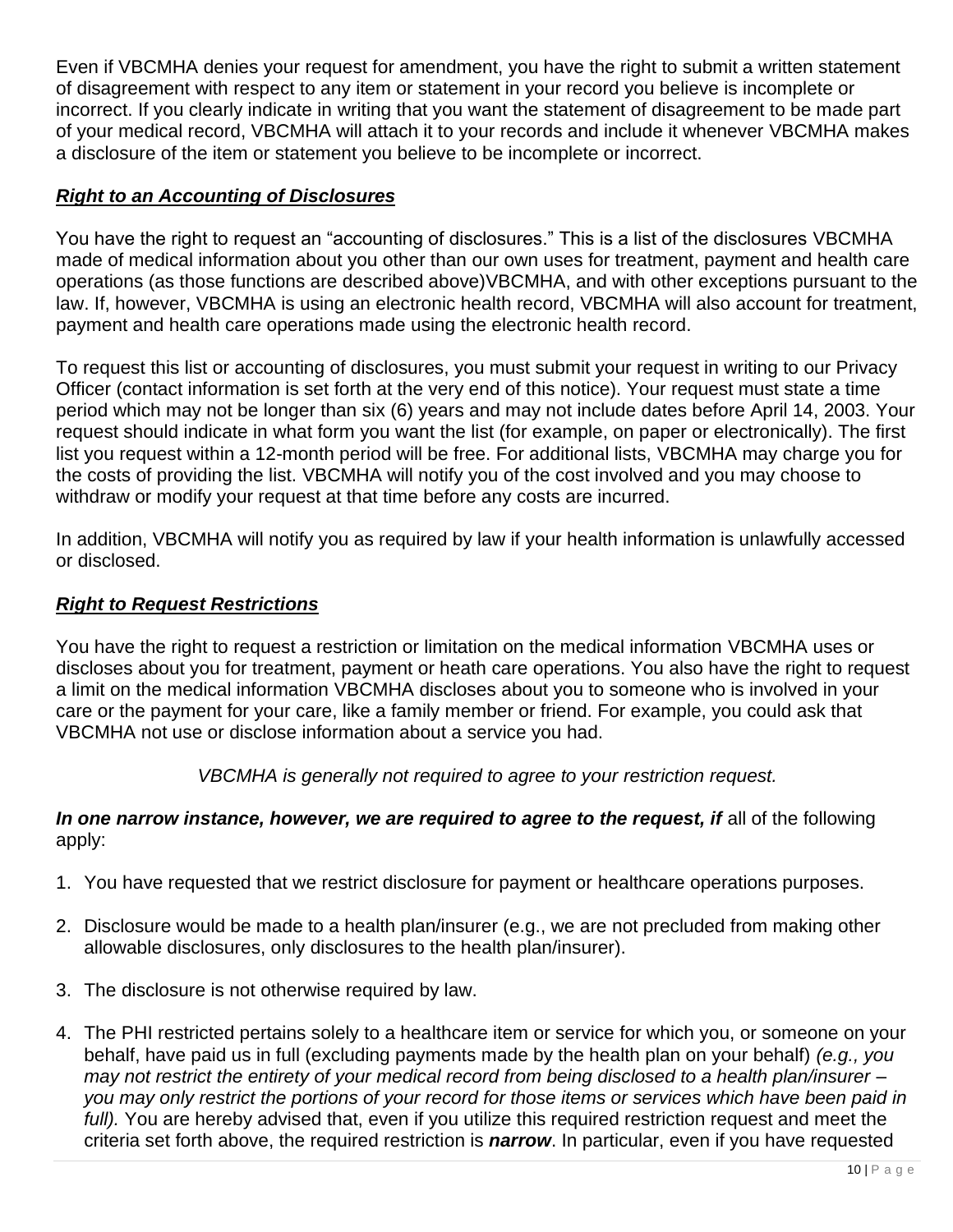and received a required restriction, we may still disclose your information to others for other allowable purposes, such as sending information to a pharmacy to have a prescription filled.

*In the event that we make such allowable disclosures, the party to which we have permissibly disclosed the information to is not bound by the required restriction request that you made to us, and we are not obligated to relay your request to such party. The only way for you to guarantee that such 3rd parties do not then disclose said information to your insurer/health plan is for you to make a required restriction request with the 3rd party that meets all of the required restriction elements set forth above. We hereby advise you to do so if you desire.* 

If VBCMHA does agree to comply with other non-required requests, VBCMHA will comply with your request unless (a) the information is needed to provide you emergency treatment, or (b) other legal exceptions apply.

To request restrictions, you must make your request in writing to our Privacy Officer (contact information is set forth at the very end of this notice). VBCMHA will not ask you the reason for your request. VBCMHA will attempt to accommodate all reasonable requests. Your request must specify how or where you wish to be contacted.

## *Right to Request Confidential Communications*

You have the right to request that VBCMHA communicate with you about medical matters in a certain way or at a certain location. For example, you can ask that VBCMHA only contact you at work or by mail.

To request confidential communications, you must make your request in writing to our Privacy Officer (contact information is set forth at the very end of this notice). VBCMHA will not ask you the reason for your request. VBCMHA will accommodate all reasonable requests. Your request must specify how or where you wish to be contacted.

## *Right to a Paper Copy of This Notice*

You have the right to a paper copy of this notice. You may ask us to give you a copy of this notice at any time or you may obtain a copy of this notice at our website: [http://vbcmh.com](http://vbcmh.com/)

## *Right to Be Notified In The Event of a "Breach of Unsecured PHI"*

If, in any case, medical information is used or disclosed in violation of the law, [we are required to notify](https://www.google.com/url?sa=i&rct=j&q=&esrc=s&source=images&cd=&cad=rja&uact=8&ved=2ahUKEwiHgey_oJXcAhURlawKHdcLD1YQjRx6BAgBEAU&url=https://www.dynafile.com/document-management-resources/general&psig=AOvVaw0uBE3FKT97A7Q6ZYeEpop6&ust=1531336813511572)  you if the use/disclosure is a "Breach of Unsecured Protected Health Information" (as such terms are defined by the Federal HIPAA Law).

## **CHANGES TO THIS NOTICE**

VBCMHA reserves the right to change this notice and our privacy or security policies at any time. Any changes we make will apply to medical information we already have about you as well as any information VBCMHA receives in the future. VBCMHA will post a copy of the current/changed notice in VBCMHA's facilities. The notice will contain the effective date on the first page, in the top right-hand corner.